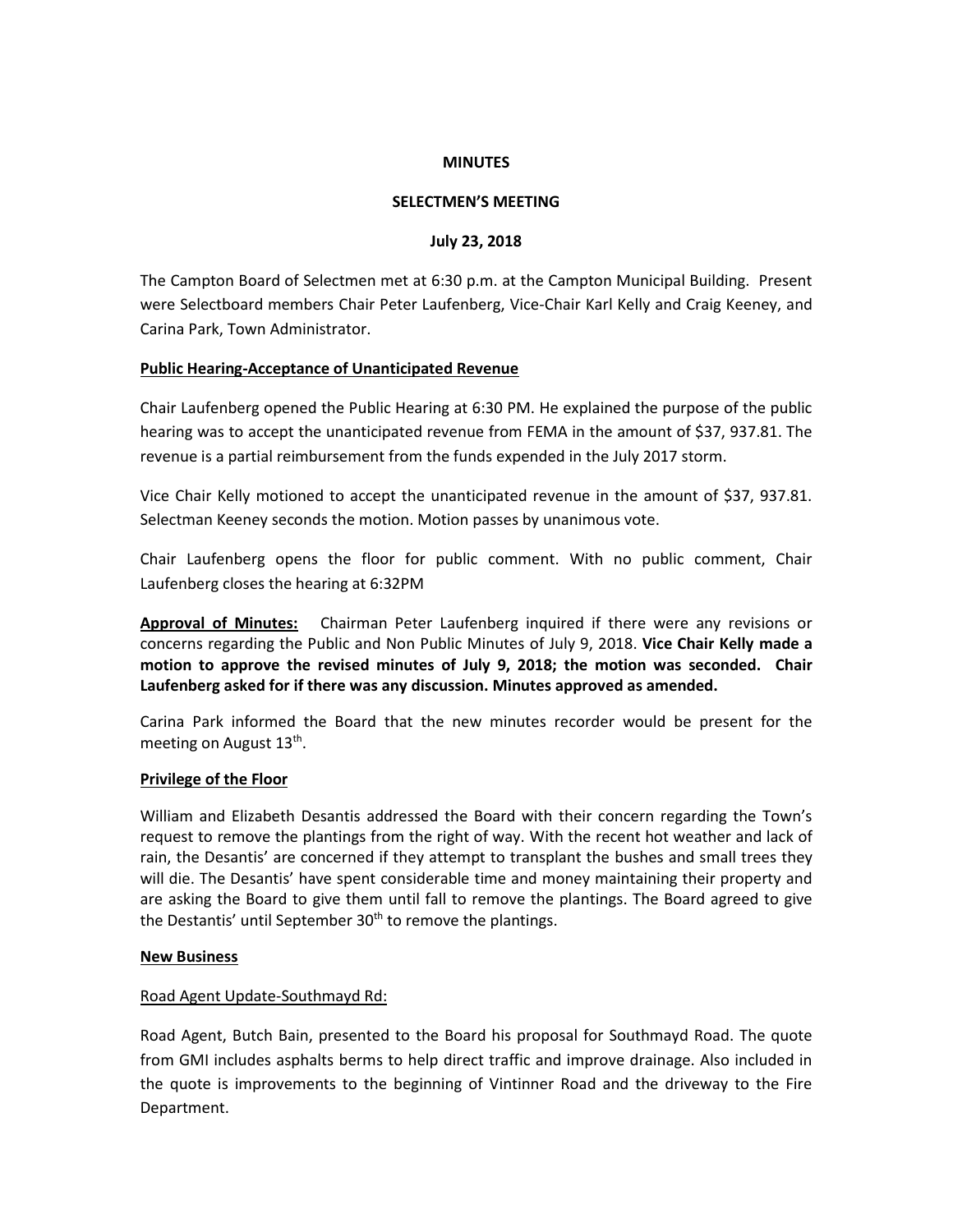Selectmen Keeney motioned to accept the proposal from GMI Paving Specialist for the additional work. Vice Chair Kelly seconds the motion. Motion passed by unanimous vote.

Road Agent, Butch Bain also informed the Board that he received a soft quote from Spring Hill Electric to install a generator at the Highway garage. Butch believes he can accomplish the project for roughly \$1,500-\$2,000. The Board was in agreement that a generator is needed at the Highway garage and gave Butch approval to begin looking for a generator.

Selectmen Keeney suggested Butch contact Ray Mardin to schedule the fall grading work. Butch agreed to contact him this week.

Chair Laufenberg asked Butch to invite the new highway employee to the next meeting to introduce him to the Board.

### CTFD Roof Proposal:

The Board met with Chief Defosses to review the proposals for the roof improvements at the Fire Department. The RFP included installation of a new standing seam metal roof, removal of the hose tower, removal of the chimney and misc. interior repairs. Three proposals were received, although, not all are an apple to apples comparison. The quotes totals are as follows:

Mask Construction: \$57, 250.00

Roof & Home Solutions: \$57,250.00

Riess Construction: \$39,108.00 (screw fastened metal roof)

The Board questioned the need for a standing seam metal roof. There are concerns that if the building is to be renovated with the next ten years, a standing seam may not be in the best option.

After discussion the Board suggested Chief Defosses reach out to the contractors to obtain quotes for a screw fastened metal roof.

**In Public Session a Motion was made to go into Non-Public Session under RSA 91-A: 3, II (**a**) regarding personnel. The Motion was seconded and with a roll call vote: Selectman Laufenberg- aye, Selectman Kelly– aye, Selectman Keeney – aye ~ the Board went into Non-Public Session at 7:15 p.m. The Board came out of Non-Public Session at 7:25 p.m.**

**In Public Session, a Motion was made to seal the minutes of the non-public session. The Motion was seconded and unanimously approved.** 

**In Public Session a Motion was made to go into Non-Public Session under RSA 91-A: 3, II (**c**) regarding a property tax abatement. The Motion was seconded and with a roll call vote: Selectman Laufenberg- aye, Selectman Kelly– aye, Selectman Keeney – aye ~ the Board went into Non-Public Session at 7:26 p.m. The Board came out of Non-Public Session at 7:28 p.m.**